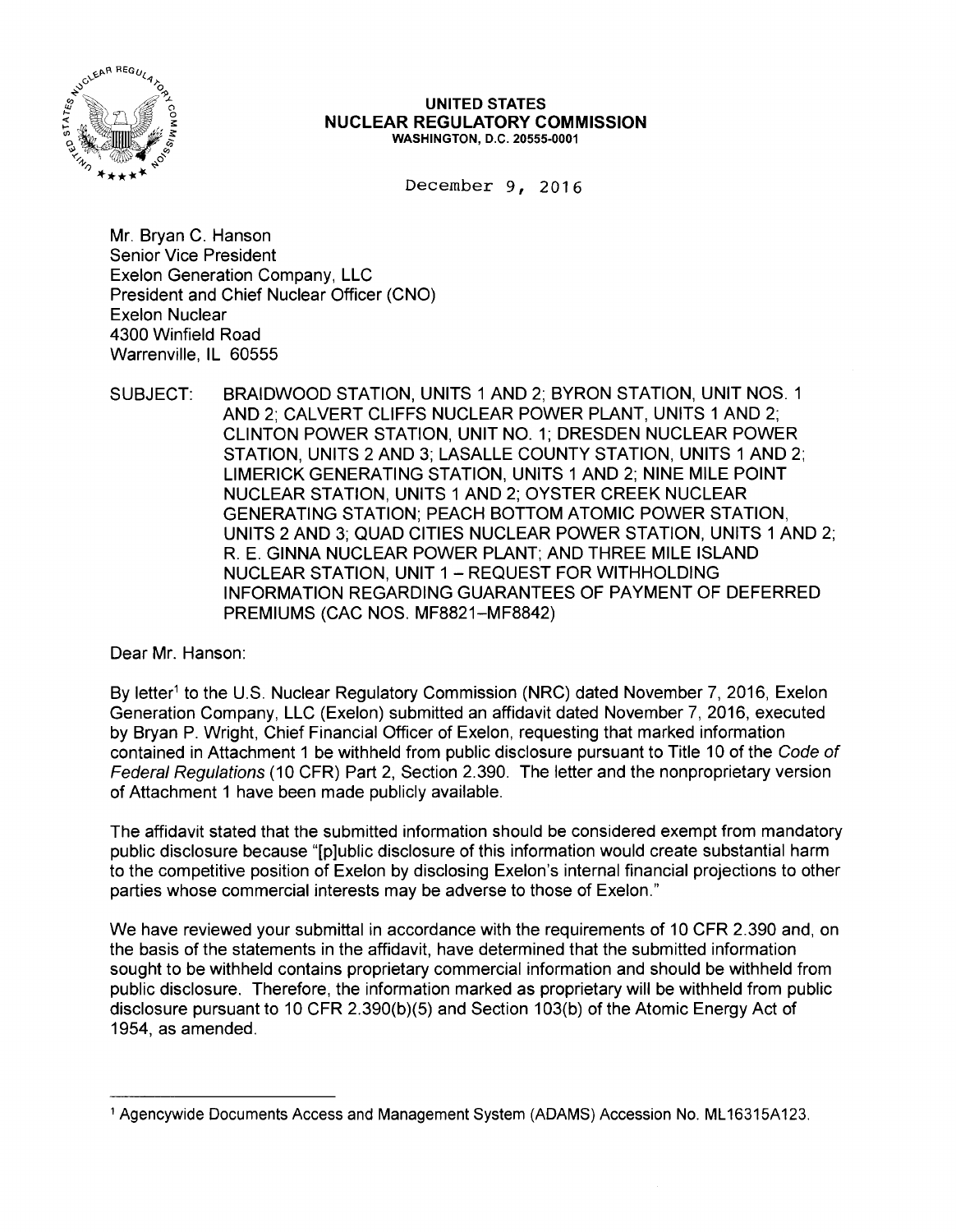B. Hanson - 2 -

Withholding from public inspection shall not affect the right, if any, of persons properly and directly concerned to inspect the documents. If the need arises, we may send copies of this information to our consultants working in this area. We will, of course, ensure that the consultants have signed the appropriate agreements for handling proprietary information.

If the basis for withholding this information from public inspection should change in the future such that the information could then be made available for public inspection, you should promptly notify the NRC. You also should understand that the NRC may have cause to review this determination in the future, for example, if the scope of a Freedom of Information Act request includes your information. In all review situations, if the NRC makes a determination adverse to the above, you will be notified in advance of any public disclosure.

If you have any questions regarding this matter, I may be reached at 301-415-1380.

Sincerely,

 $BL$  for

Blake Purnell, Project Manager Plant Licensing Branch 111-2 Division of Operating Reactor Licensing Office of Nuclear Reactor Regulation

Docket Nos. STN 50-456, STN 50-457, STN 50-454, STN 50-455, 50-317, 50-318, 50-461, 50-237, 50-249, 50-373, 50-37 4, 50-352, 50-353, 50-220, 50-410, 50-219, 50-277, 50-278, 50-254, 50-265, 50-244, and 50-289

cc: Mr. Bryan P. Wright Chief Financial Officer Exelon Generation Company, LLC 4300 Winfield Road Warrenville, IL 60555

Distribution via ListServ